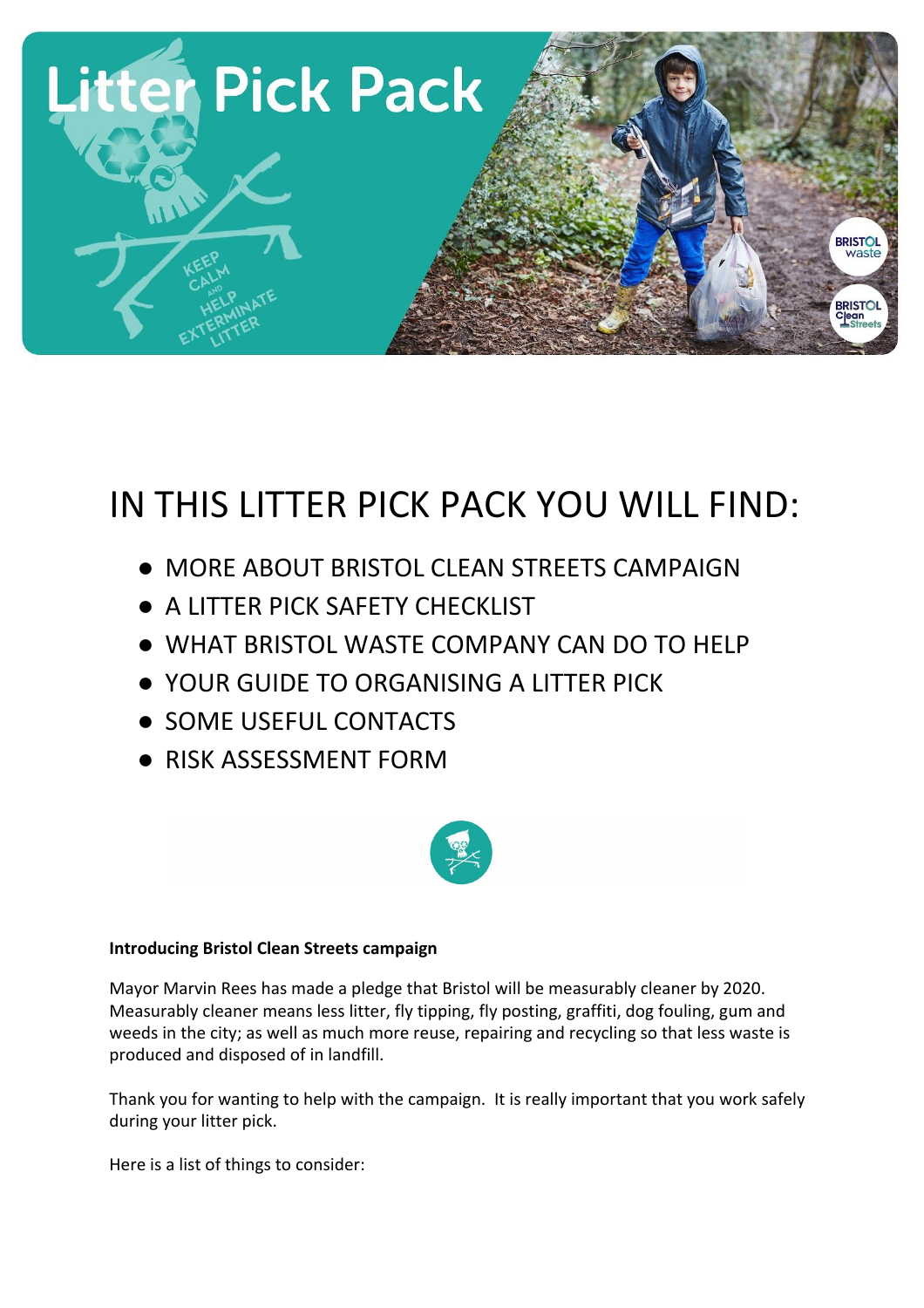



## **Litter pick safety checklist**

- $\checkmark$  Avoid direct contact with litter at all times use the litter picking sticks provided and do not touch anything with your hands
- $\checkmark$  Be aware of your environment and do not put yourself at risk whilst picking litter this is especially important near roads
- ✓ Do not pick when visibility is poor and only pick in daylight hours
- ✓ Rubbish bags should not be compressed using hands or feet as this can accidently puncture the skin
- $\checkmark$  Do not pick up any items that cannot easily be identified or where they are clearly hazardous such as asbestos. Report to **Bristol City Council** on 0117 922 2100
- $\checkmark$  Do not attempt to remove animals or their faeces. If the animal is dead report it to [Bristol](https://www.bristol.gov.uk/streets-travel/report-a-dead-animal-that-needs-removing) [City Council](https://www.bristol.gov.uk/streets-travel/report-a-dead-animal-that-needs-removing) on 0117 922 2100. If the animal is alive report to the [RSPCA](https://www.rspca.org.uk/utilities/contactus/reportcruelty) on 0300 1234 999
- $\checkmark$  Any needles or drug paraphernalia needs to be left alone and reported to [Bristol City](https://www.bristol.gov.uk/streets-travel/street-that-needs-cleaning) [Council](https://www.bristol.gov.uk/streets-travel/street-that-needs-cleaning) on 0117 922 2100
- $\checkmark$  Avoid contact with the body when carrying plastic bin bags
- ✓ Do not attempt to pick up any large or potentially heavy items such as gas bottles or canisters
- ✓ Ensure any cuts or abrasions are clean and covered with a waterproof plaster
- ✓ Clean hands thoroughly before eating food or drinking
- ✓ Wear sturdy shoes or boots and weather appropriate clothing
- ✓ Always wear a high visibility vest, be aware of traffic at all times and stop picking to allow any vehicle to pass
- ✓ Stay clear of cliff edges, water, rocks and large areas of mud
- ✓ Do not overfill bin bags and avoid lifting heavy objects or sacks alone
- ✓ Follow local rules as well as our guidelines, including safe and lawful parking
- ✓ Do not confront anyone you see littering



# **What Bristol Waste Company can do to help**

Once you have decided to do a litter pick – hopefully with like-minded members of your local community. We can help you by lending you some equipment:

Our litter picking kit includes:

- litter picking sticks (adult and children sizes)
- high visibility vests (adult and children sizes)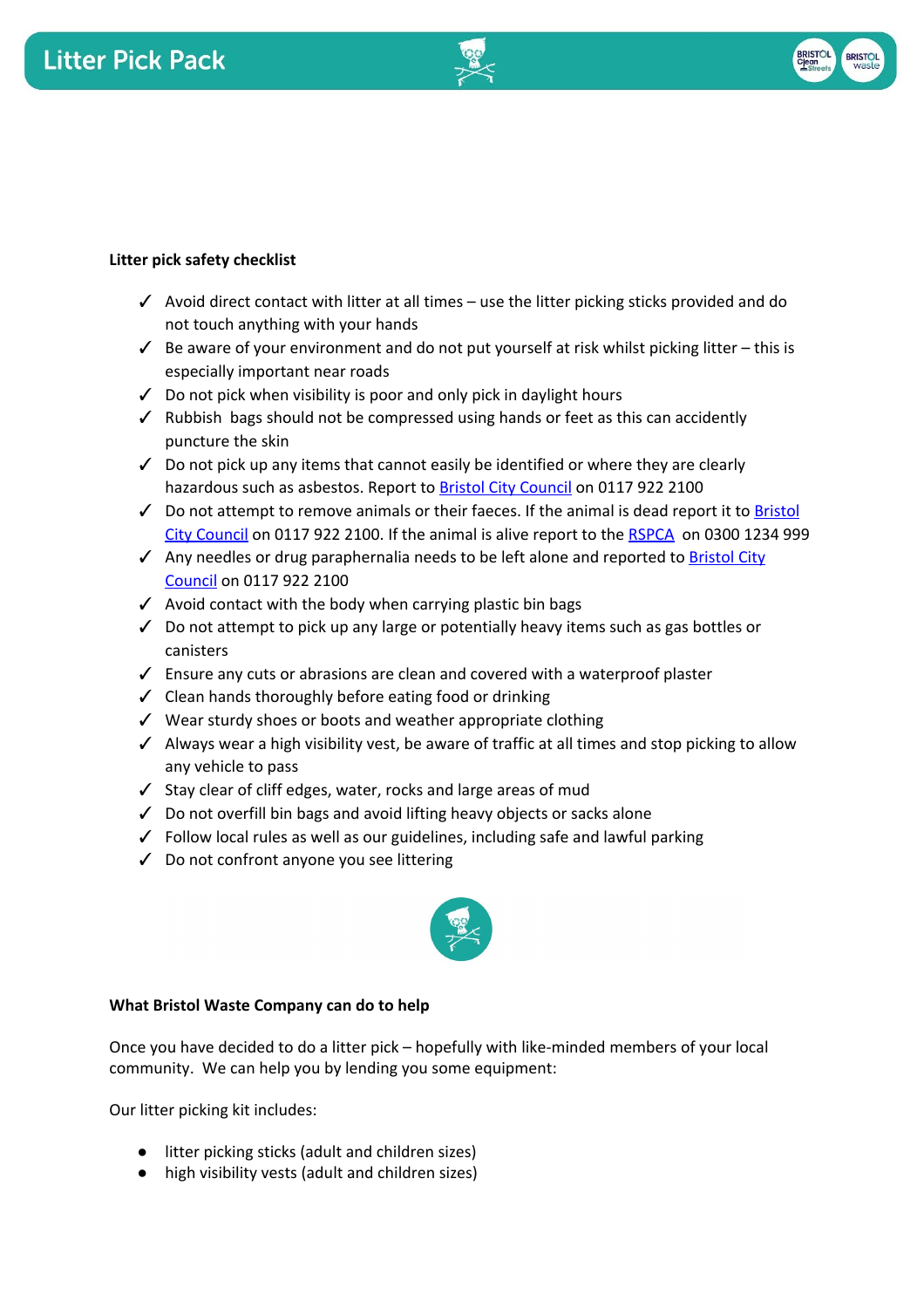



- refuse and/ or recycling bags
- stickers to affix on your full bags
- everything neatly packed in a duffle bag

If you are planning to borrow our equipment, you will have to sign an agreement on the day of collection to say you have read and will adhere to all our guidelines about making health and safety paramount. All equipment hire is free of charge. If the equipment gets damaged or lost, please report it as soon as possible or upon return. The responsible person will have to organise for the kits to be picked up and returned to our Albert Road depot (please use Gate 1 to enter the site) within an agreed time frame.

We will also collect the waste and recycling that you pick up during your litter pick free of charge from an agreed collection point. Please ensure you put the stickers we will provide on the bag so we can identify your efforts.



#### **Your guide to organising a litter pick**

To ensure your litter pick is as safe and well thought out as possible please take time to read these planning tips.

#### **1. PLAN AHEAD**

Choose an area you want to clean up. If it is Bristol City Council land then you need to get the permission from them to conduct the event. If it's privately owned land, please get permission from the landowner(s). If you need help locating them, contact Bristol City Council. Once you know where you would like to hold your litter pick decide when you want to do it. If it is a one-off event then think about who you'd like to join in and when they might be available.

If you would like to run regular litter picking activities then ask us if we know of other communities doing the same in your area or find your nearest litter group on the Litter Action website. You can share ideas with them, learn about what they do, find out how they got funding for their equipment and how they try to stop littering in the first place.

#### **2. TELL PEOPLE – AND US**

Tell your friends, family, and neighbours you need their help. Make it easy for people to join in - can they just drop in for 10 mins? Use posters, word of mouth, social media and community notice boards to advertise your event locally.

Some useful online networks to recruit volunteers include:

● [Volunteer Bristol](http://www.volunteerbristol.org.uk/) (http://www.volunteerbristol.org.uk/)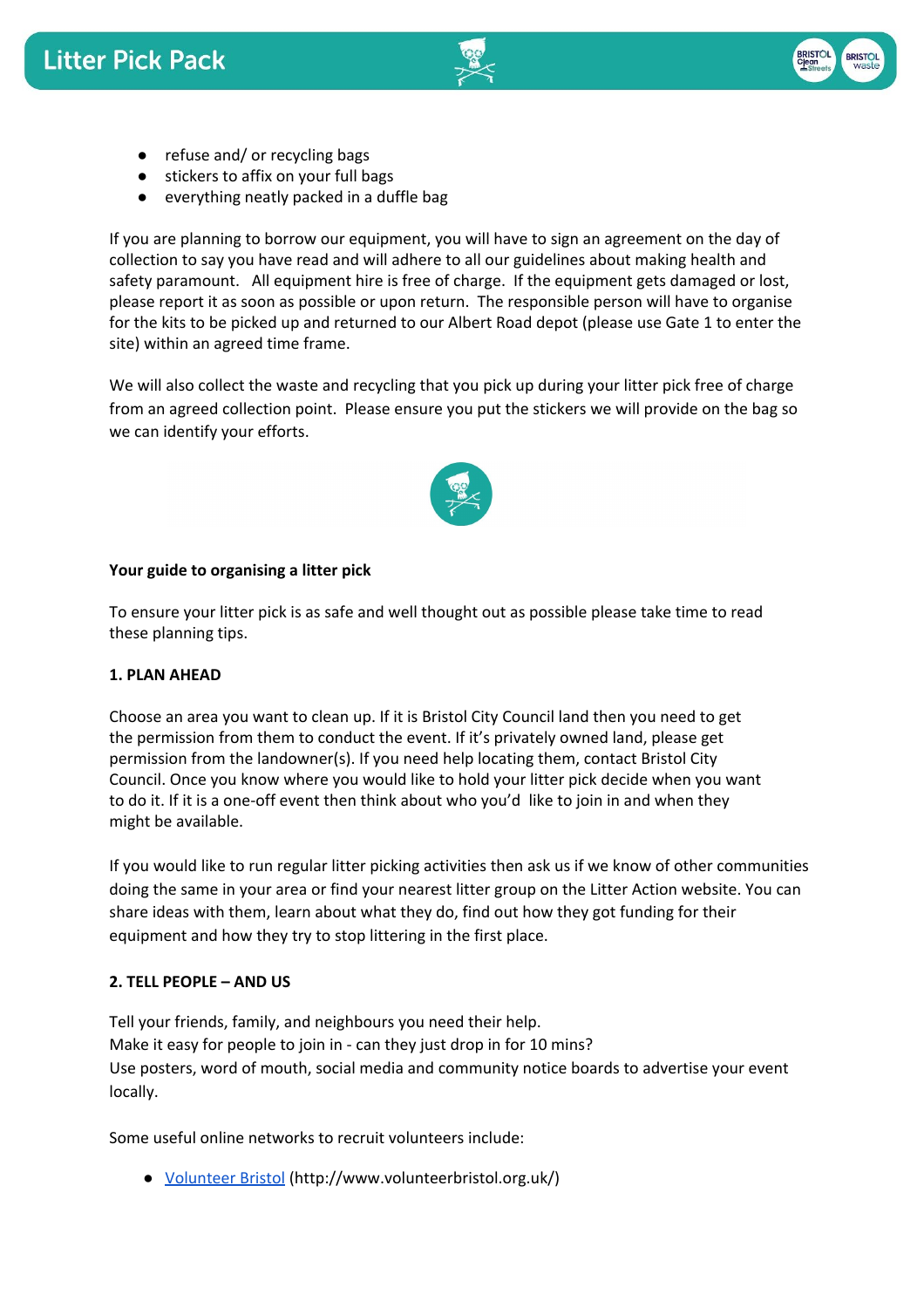



- [Project Dirt](http://www.projectdirt.com/cluster/bristol/) (http://www.projectdirt.com/cluster/bristol/)
- [Litter Action](http://www.litteraction.org.uk/) (http://www.litteraction.org.uk/)
- **[Do-It](https://do-it.org/)** (https://do-it.org/)
- [Helpfulpeeps](https://www.helpfulpeeps.com/) (https://www.helpfulpeeps.com/)
- [Cities of Service Bristol](http://www.citiesofservice.org/content/bristol-uk) (http://www.citiesofservice.org/content/bristol-uk)

Hit the headlines – your clean up event is an excellent opportunity for you, your group or organisation to get some publicity. Approach the local press at least one week before the event. If they are unable to cover the event, why not send them a brief story and photograph afterwards.

If you tell Bristol Waste at [hello@bristolwastecompany.co.uk](mailto:hello@bristolwastecompany.co.uk) we can share your news on our website and social media channels.

#### **3. HEALTH AND SAFETY**

**Bristol Waste takes Health and Safety very seriously. Please think carefully about the location of your litter pick and ensure that all participants understand the need to act in a safe manner. Be especially careful near roads and keep a close watch on any children involved. It is also really important to wear sturdy shoes or boots and not to use your hands to pick up any waste – only use the litter picking sticks provided.**

**There is an example risk assessment form included in this guidance to help you with health and safety considerations.**

#### **4. CHECKLIST**

Prepare yourself and your helpers for the day:

- Decide where and when you will meet
- Think about if and how to split the group up to cover the area
- Decide how long you will litter pick, when you will take breaks
- Think about refreshments and what toilet facilities are available. Is there a local nearby business that might offer all involved a free cuppa? Consider using a map
- Think about first aid, safety and hygiene will there be a first aider in the group, do you have a supply of antibacterial wipes or hand gel, take some plasters and antiseptic for any cuts or grazes (but please note that no-one should be touching litter with their hands)
- Read and, if possible, print a copy of the litter pick safety checklist
- Have you considered completing a risk assessment; is there anything else you need to prepare for the day?
- Decide if you will collect recycling. You'll need to have two types of bags from us
- Think about who will document the event, such as take photos and get permissions to use the images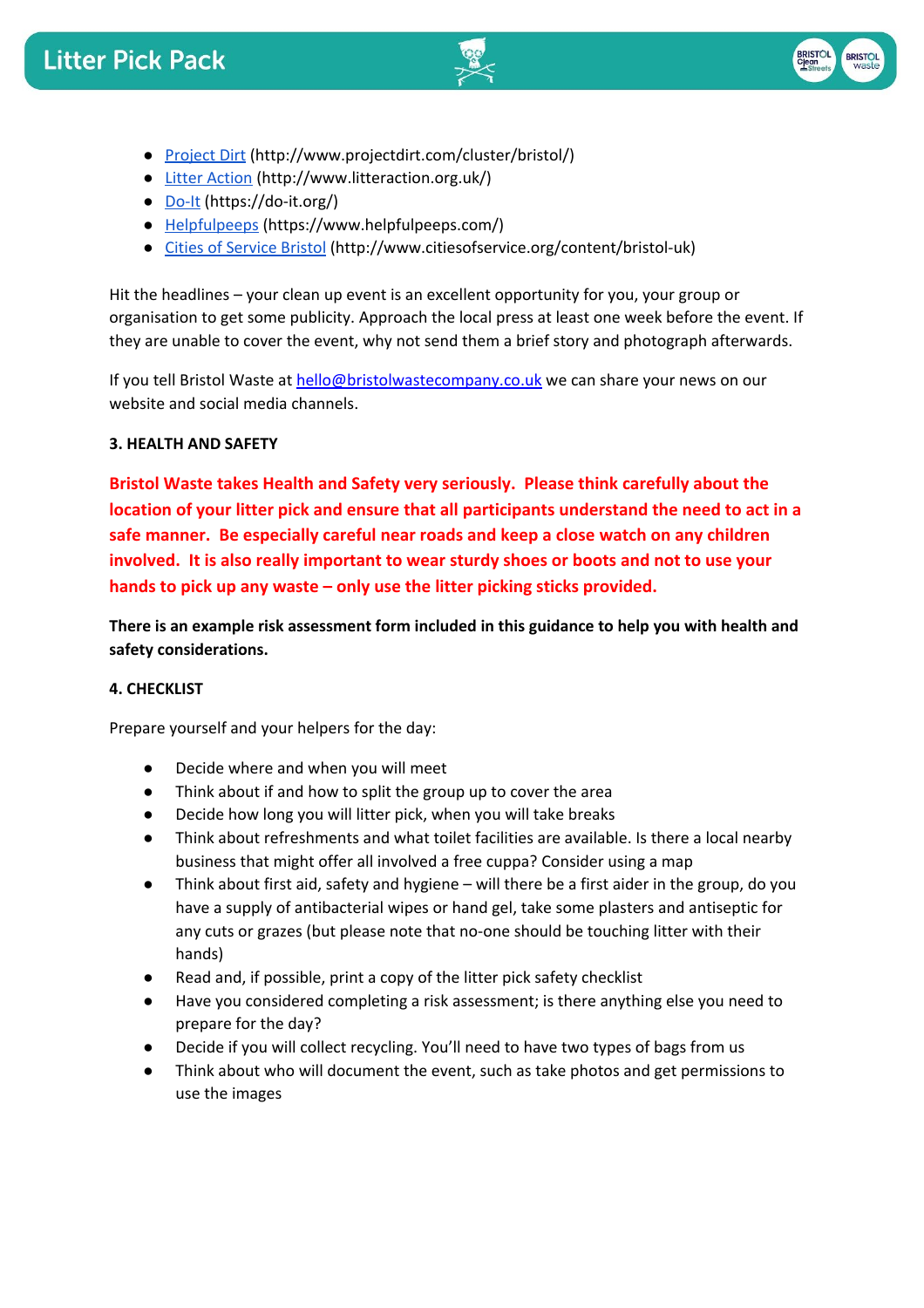



#### **5. ON THE DAY**

On the day please ask people to sign in.

When you are ready please brief the group on:

- the Litter Pick Safety Checklist
- meeting points, break and finish times
- $\bullet$  where to place the collected litter/recycling consider using a map
- who the first aider is or what to do if an injury occurs
- let them know to use #BristolCleanStreets for sharing on social media
- thank them for joining
- exchange mobile phone numbers to ensure good communication links within the group

Also check:

- everyone has appropriate clothing and footwear for the weather and terrain and was provided with a high visibility vest. Bristol Waste does not supply gloves as hands should not be used for picking up litter
- there is sufficient supervision for young/vulnerable volunteers

Always be considerate to wildlife and people using the area:

- do not disturb animals or damage plants
- do not remove "natural" rubbish like logs, stones and weeds
- do not try and release entangled animals. See our list of useful contact numbers for who to call for help

PS. Do make time for a photo. It is helpful for everyone to see pictures that show the scale of the problem and the effort and time people are taking to clean the streets of Bristol. Ensure you get permissions if using photos of people. Before and after photos are great for showing what has been achieved.

#### **6. COLLECTION**

After the event please ensure that the litter and recycling was collected at the agreed time from the agreed location. If not, please contact us at hello@bristolwastecompany.co.uk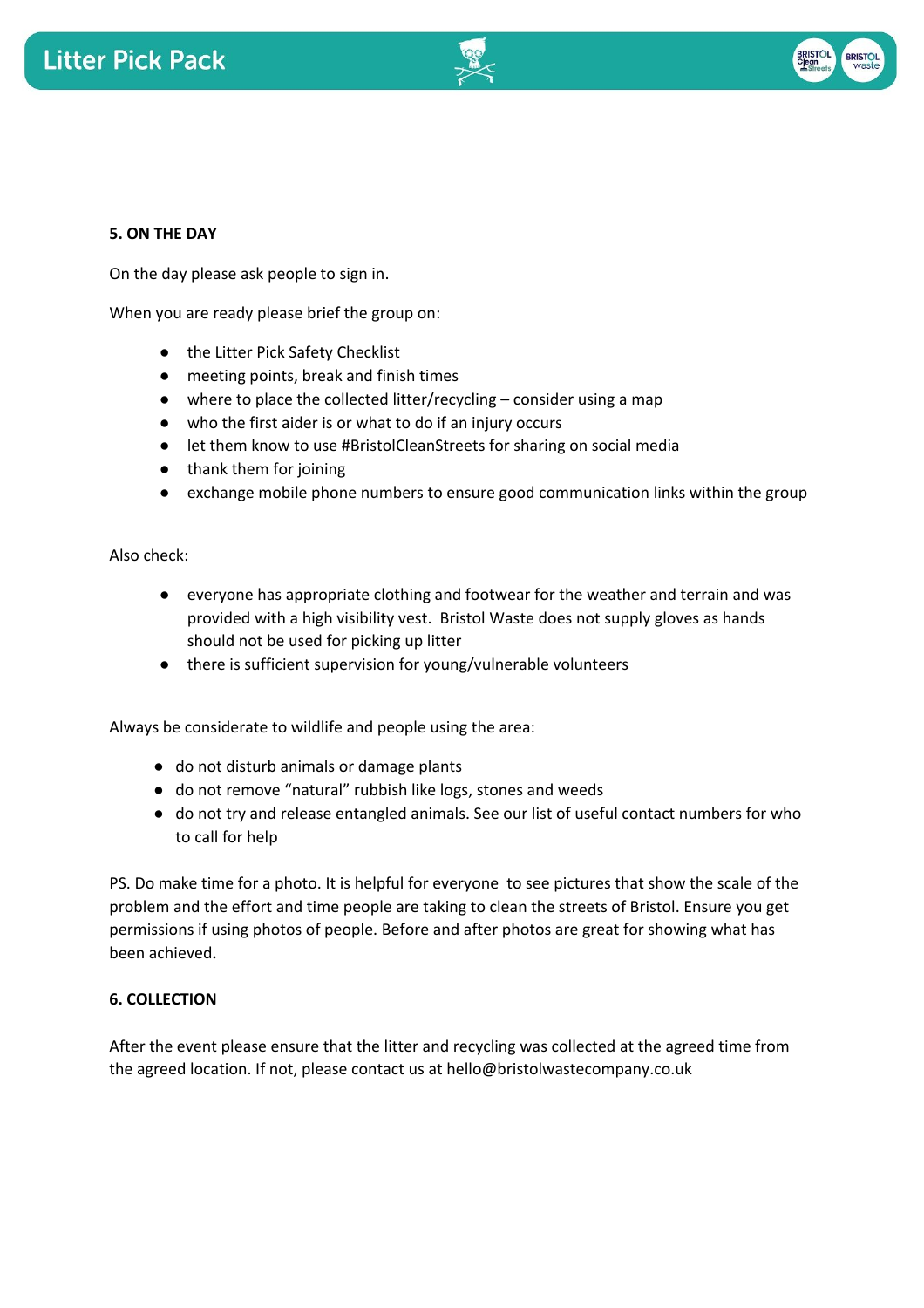



#### **7. ADD A STAT**

Tell us how you got on...

- how many people joined in?
- how many bags of rubbish and recycling were collected?

If you have a photo and the permissions for us to publish it please send it our way! (via email or social media).

#### **Some useful contacts**

- Emergency services: 999 or 112
- Bristol City Council Waste Management to report hazardous waste or drug/sex paraphernalia: 0117 922 2100
- RSPCA for animals in distress: 0300 123 4999
- Bristol Waste Company Engagement Team (Mon-Fri) 0117 304 9022

We would like to **thank you** for joining in the effort to clean the streets of our city. Please don't forget to tell us how you get on and send us pictures from your pick.

[www.bristolwastecompany.co.uk](http://www.bristolwastecompany.co.uk/)

[www.bristol.gov.uk](http://www.bristol.gov.uk/)

[#bristolcleanstreets](https://twitter.com/search?q=%23BristolCleanStreets&src=tyah&lang=en)

Facebook: [bristolwaste](https://www.facebook.com/bristolwaste/)

Instagra[m: bristolwastecompany](https://www.instagram.com/bristolwastecompany/)

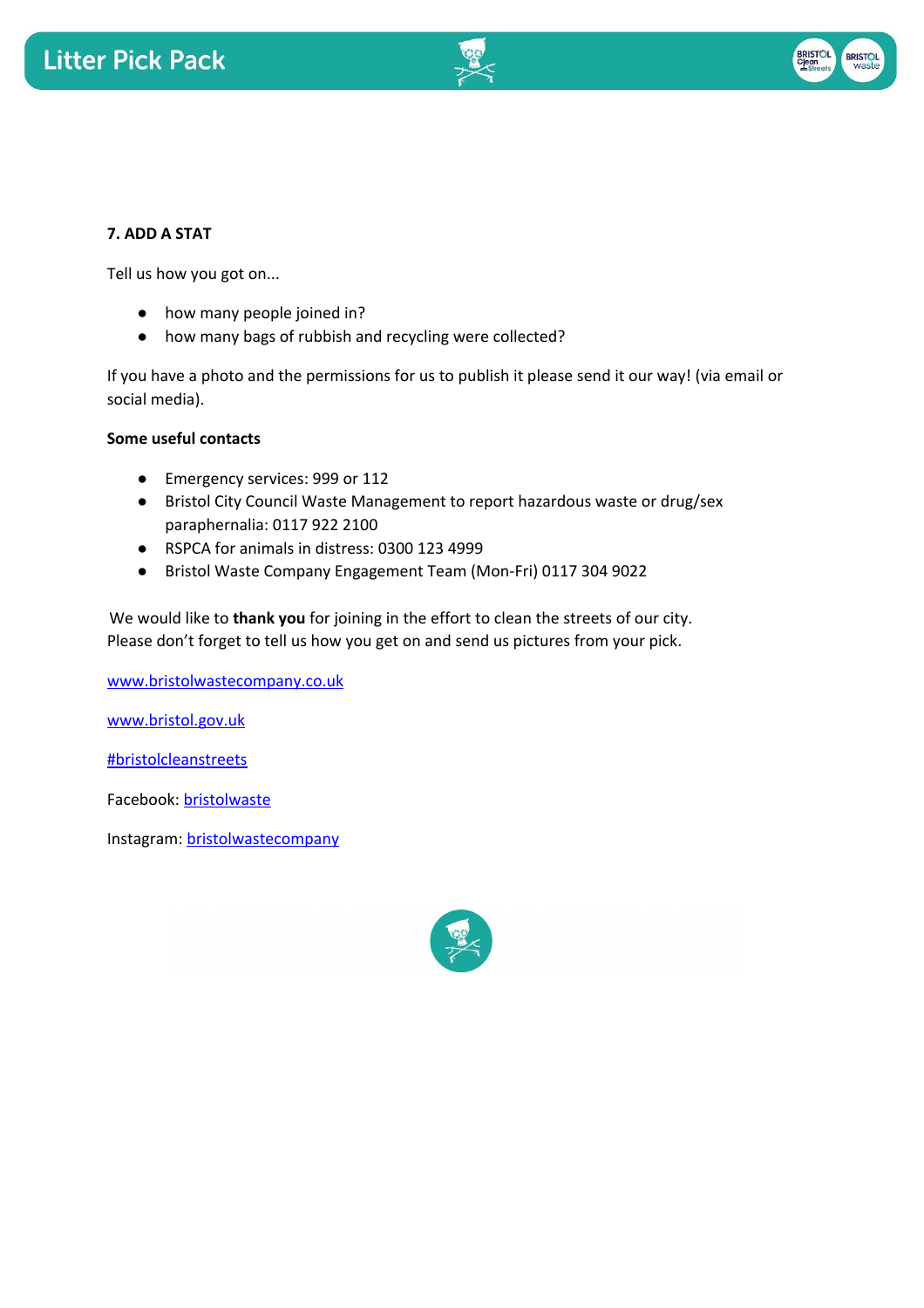

# **Example risk assessment form for community litter picks**

### **Here is a list of things to consider when organising a community litter pick.**

| Site/Area | Name and contact details of the | Signature: | Date: |
|-----------|---------------------------------|------------|-------|
|           | group or company representative |            |       |
|           | carrying out this assessment:   |            |       |

| <b>Identification of</b><br>hazards          | <b>Risk level</b> |                 |         |         | <b>Control Procedure to</b><br><b>Reduce Risk</b> | <b>Risk level after</b><br>implementation of<br>control procedure |         |         |         |
|----------------------------------------------|-------------------|-----------------|---------|---------|---------------------------------------------------|-------------------------------------------------------------------|---------|---------|---------|
|                                              | Hig<br>h          | Me<br>${\sf d}$ | Lo<br>W | N/<br>A |                                                   | Hig<br>h                                                          | Me<br>d | Lo<br>W | N/<br>A |
| Containers, gas<br>bottles or large<br>cans  |                   |                 |         |         |                                                   |                                                                   |         |         |         |
| Local<br>environmental<br>conditions         |                   |                 |         |         |                                                   |                                                                   |         |         |         |
| Hazardous waste<br>(drugs and sex<br>litter) |                   |                 |         |         |                                                   |                                                                   |         |         |         |
| Sharp objects                                |                   |                 |         |         |                                                   |                                                                   |         |         |         |
| Heavy objects                                |                   |                 |         |         |                                                   |                                                                   |         |         |         |
| Dead/injured<br>animals                      |                   |                 |         |         |                                                   |                                                                   |         |         |         |
| Animal faeces                                |                   |                 |         |         |                                                   |                                                                   |         |         |         |
| Asbestos                                     |                   |                 |         |         |                                                   |                                                                   |         |         |         |
| Other                                        |                   |                 |         |         |                                                   |                                                                   |         |         |         |
| Proximity to road                            |                   |                 |         |         |                                                   |                                                                   |         |         |         |